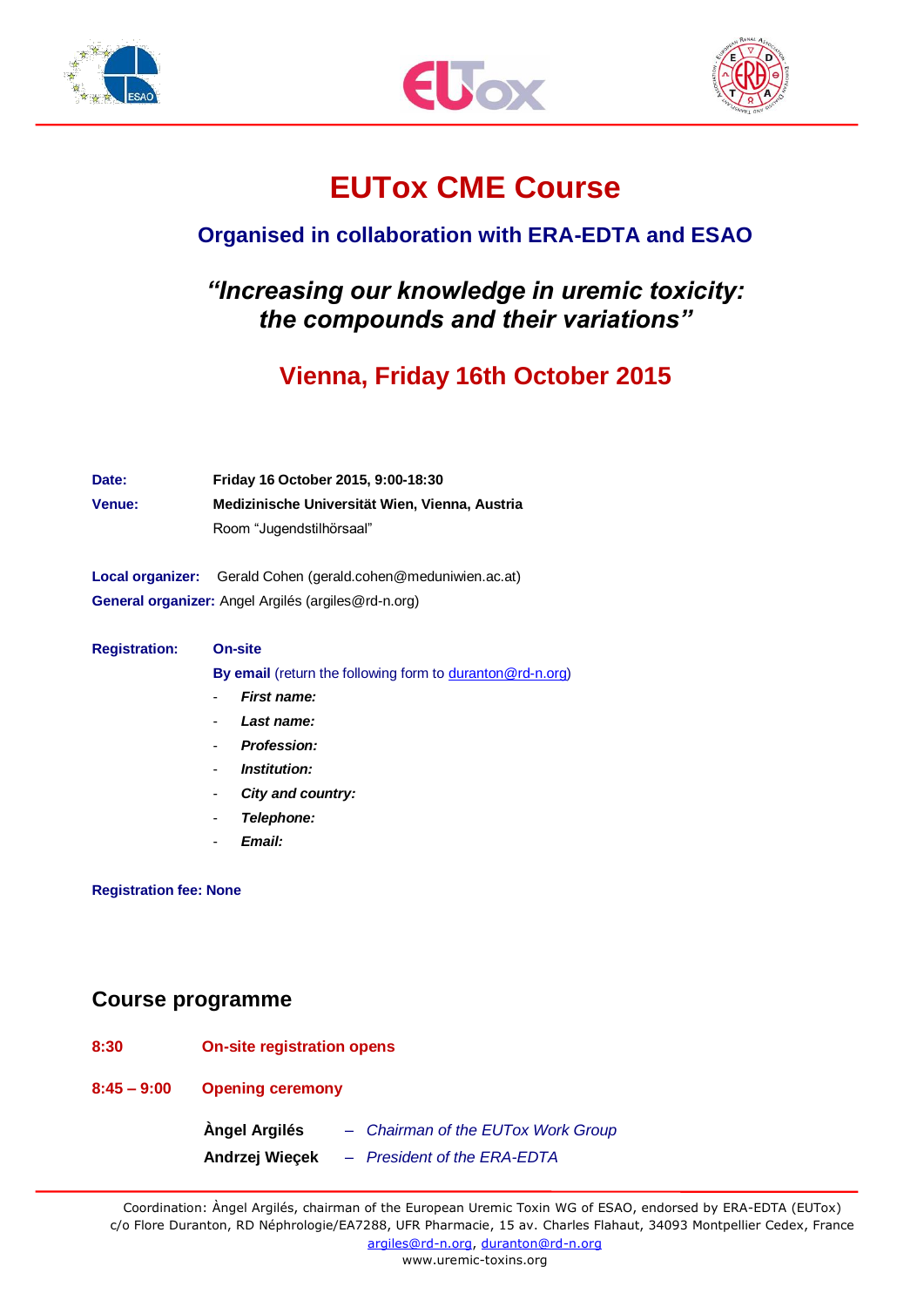





## **Mineral bone disorder and uremic toxicity (1)**

- *Chairpeople: Alberto Ortiz, Goce Spasovski*
- **9:00 – 9:45 Phosphate/mineral metabolism. Mariano Rodriguez** (Spain)
- **9:45 – 10:30 FGF23 – much more than a phosphaturic hormone in uremia. Danilo Fliser** (Germany)

#### **10:30 – 10:45 Coffee break**

### **Mineral bone disorder and uremic toxicity (2)**

- *Chairpeople: Raymond Vanholder, Mariano Rodriguez*
- **10:45 – 11:30 Management of vascular calcification. Ziad Massy** (France)
- **11:30 – 12:15 Phosphate/mineral metabolism - clinical update with the existing guidelines and endorsement ERBP. Goce Spasovski** (Republic of Macedonia)

#### **12:15 – 13:15 Lunch break**

## **Identification and modulation of uremic toxins (1)**

- *Chairpeople: Danilo Fliser, Angel Argilés*
- **13:15 – 14:00 Identification of Up4U as a potent angiogenic factor. Vera Jankowski** (Germany)
- **14:00 – 14:45 Dinucleoside polyphosphates in the context of CKD. Joachim Jankowski** (Germany)
- **14:45 – 15:30 Lysophospholipids as potential uremic toxins. Sébastien Saulnier Blache** (France)

**15:30 – 15:45 Coffee break**